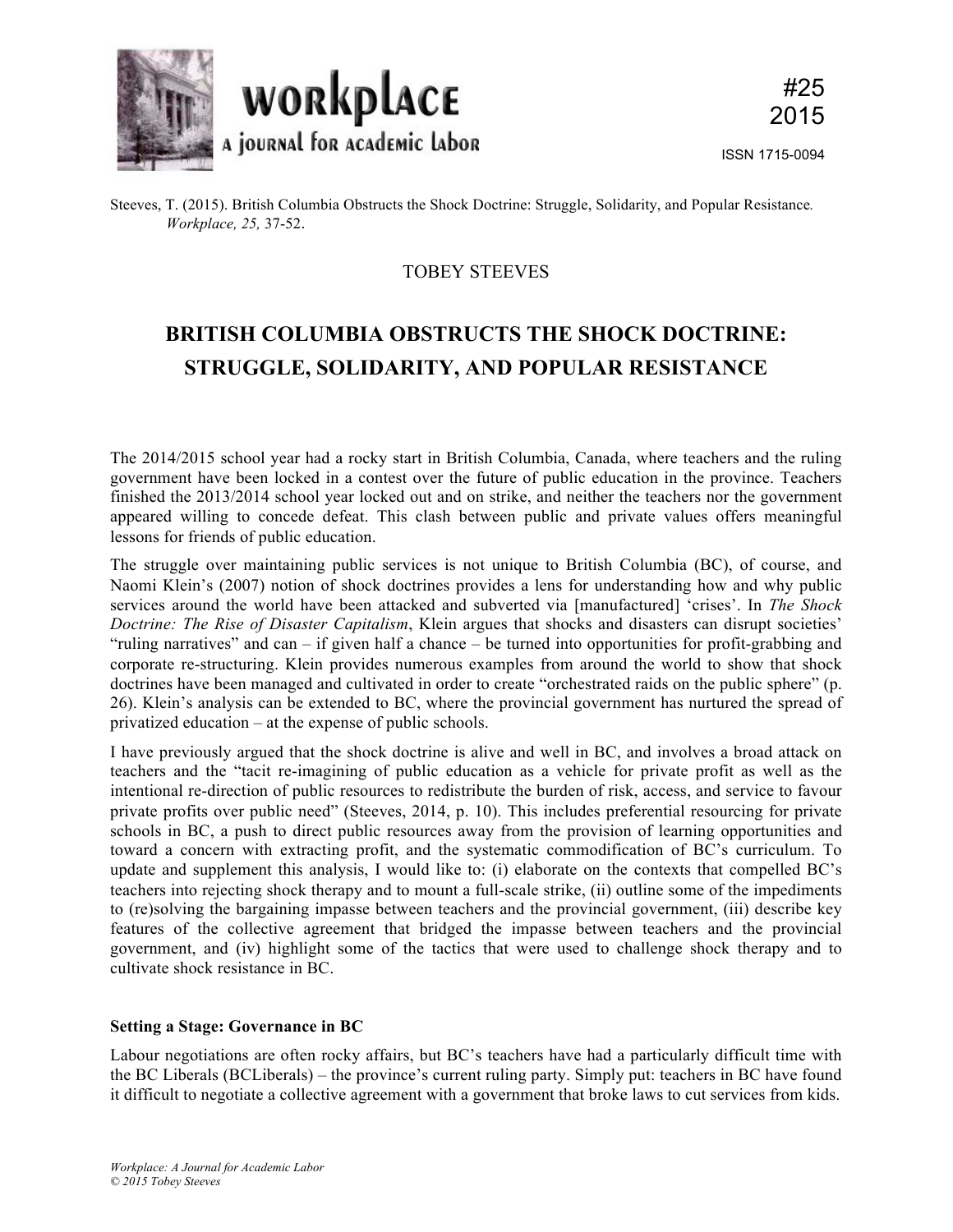The BCLiberals were recently re-elected by less than 25% of the province's eligible voters (*Vancouver Sun*, 2013), and BC's Supreme Court has twice ruled that they illegally stripped teachers' contracts (BCTF v. BC, 2014; BCTF v. BC, 2011). In 2014, for instance, the Court (BCTF v. BC) ruled that "it was unconstitutional for the government to have legislatively deleted the Working Conditions clauses from the [teachers'] existing collective agreement in 2002 and by prohibiting a return to those clauses" [¶138]. Further, the Court found that government representatives' "understanding of problems was based on unsubstantiated hearsay" [¶236]. The Court also determined that "government representatives were not willing to engage in real dialogue" [[218], and

concluded that the government did not negotiate in good faith ... One of the problems was that the government representatives were pre-occupied by another strategy. Their strategy was to put such pressure on the union that it would provoke a strike by the union. The government representatives thought this would give government the opportunity to gain political support for imposing legislation on the union. (BCTF v. BC, 2014, Summary, p. 3).

In other words, the ruling party of BC was weighed in a court of law and found to have used kids to push a political agenda.

In addition, the International Labour Organization (ILO) has ruled a handful of times against the BCLiberals – declaring multiple pieces of legislation illegal under international law (e.g., ILO, 2006, 2004, 2003). Overall, the ILO has ruled that six pieces of legislation imposed by the BCLiberals violate international agreements (BC Teachers' Federation, 2014a). To put it another way, the United Nations agency that looks over labour standards and advocates on behalf of justice for workers and decent work for all has positioned BC's ruling government as flouting international treaties to push its political agenda.

#### **Mapping The BCLiberals' Policy Agenda: Shock Therapy as Popular Mandate?**

This rapid succession of legislative and judicial interventions is consistent with what Klein (2007) describes as shocks: "moment[s] where there is a gap between fast moving events and the information that exists to explain them" (p. 552). During these times, Klein argues, many of us become "intensely vulnerable to those people who are ready to take advantage of the chaos for their own ends" (p. 552). Specifically, these gaps provide spaces for shock doctrines – 'miracles born of massacres' that unleash "radical free-market makeovers" (p. 232). Since taking government in 2001, the BCLiberals have capitalized on shocks and pushed a shock doctrine to "open up new vistas" (Klein, 2007, p. 364) of unequal access to services.

For instance, while breaking laws and cutting services from kids, the BCLiberals also pushed policies that are of dubious value to the public. Between 2002 and 2005, the BCLiberals closed 85% of the legal aid offices throughout BC, cut supports for family law by 60%, and eliminated all aid for poverty law services and human rights complaints (PovNet, 2010). Eliminating supports for legal services is best understood as a facet in an "orchestrated raid on the public sphere" (Klein, 2007, p. 26). These policy choices "redistribute the burden of risk, access, and service to favour corporate profit over public need" (Steeves, 2014, p. 9).

The BCLiberals also seem to take it as a matter of honour that the province has among the lowest corporate tax rates in North America – and the world (BC Trade and Invest, n.d.). Add to this the fact that BC's child labour laws have been described as among the "most neglectful in the world" (Bakan, 2011), and this provides a context for understanding how corporations in BC could generate \$25.8 billion in profits in 2013 (McMartin, 2012). It also provides a basis for understanding figures from Statistics Canada which show BC as leading Canada in: child poverty (20.7%), the worst poverty rate for children living in single mother families (49.8%), and the most unequal distribution of income among rich and poor families with children (First Call, 2013).

Nevertheless, in 2009 the BCLiberals cut \$16 million in funding for StudentAid BC, which provides loans to students seeking post secondary education (Fehr, 2009). And thanks to the BCLiberals' policies, BC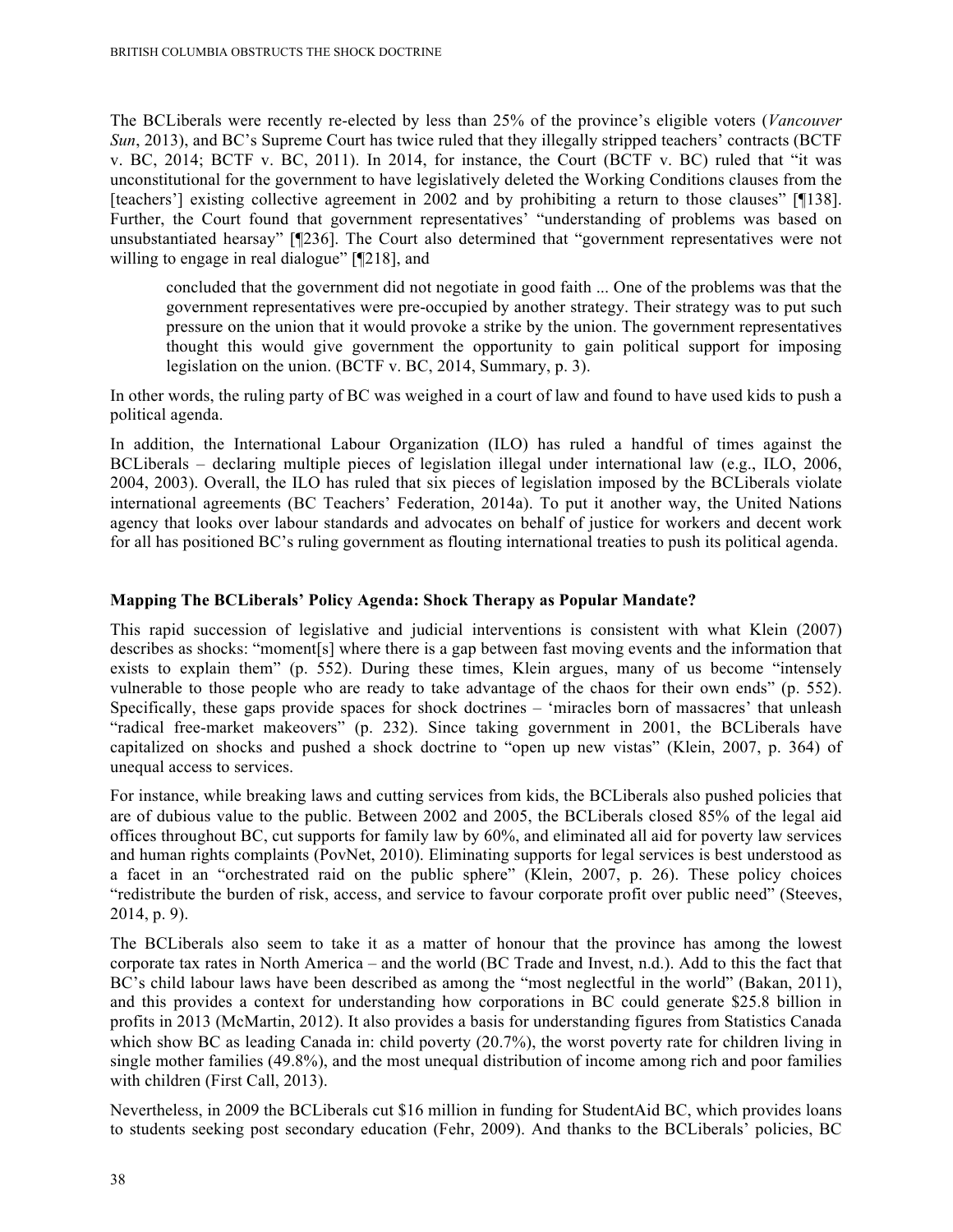now has the highest student loan interest rates in Canada (Macdonald & Shaker, 2012, p. 32). And it is also worth highlighting the fact that BC's post secondary students now pay more in tuition than the government collects in corporate taxes (CNW, 2010).

In addition to policies that redistribute the burden of risk, the BCLiberals have also favoured private profits over public needs by advancing a dubious notion of what is and is not 'affordable'. After 'investing' more than \$6 billion for the Olympics (Mackin, 2013), the BCLiberals also pushed for a new roof on BC Place stadium. The initial budget called for \$365 million; but, in the end, the roof's budget topped \$517 million (Mackin, 2014). We should also recall that back in 2012 the BCLiberals gave government staffers an average wage increase of 10% (CBC News, 2012b). And we should not forget that for the 2011/2012 fiscal year, BC's Premier charged around \$475,000 in expenses to credit cards – including a \$3,200+ tab at an oyster bar (CBC News, 2012a). More recently, in 2013, BCHydro – a provincially owned, Crown corporation – was sued by the state of California for price gouging during the 2000-2001 power crisis. The BCLiberals – hoping to avoid a fine that could top \$3.2 billion – managed to find the resources to agree to a \$750 million out-of-court settlement (Cox, 2013). All things considered, it is not at all apparent that teachers' appeal for increased funding for public education is beyond the province's "zone of affordability".

Against this backdrop, it is worth highlighting the fact that in 2012 the BCLiberals sat in legislature – which is to say, took on the official work of elected representatives – for a grand total of 19 days (Jarvis, 2013b). By late 2013, the BC legislature had sat for 36 of the last 579 days (Jarvis, 2013a).

It takes a creative reading on 'democracy' to consider an absentee government that pushes dubious policies and flouts laws while imposing vicious cuts to public services as grounded in a 'popular mandate'. Nevertheless, with the expiry of their collective agreement in 2012, teachers were compelled into bargaining with the BCLiberals.

# **A CONTEST OF SCRIPTS: SHOCK THERAPY VS. SHOCK RESISTANCE**

The preceding context provides a basis for understanding the bargaining impasse between teachers and the BCLiberals as a competition over the 'script' for the future of BC. Whereas the tactics employed by the BCLiberals appear to be guided by a vision of BC that is grounded in private interests and shock doctrine tactics, the teachers of BC have taken a principled stand for a vision of the future that cultivates shock resistance and is grounded in the collective pursuit of the common good.

#### **Undemocratic Governance: Outlining the BCLiberals' Tactics and Values**

The BCLiberals' tactics for engaging with teachers illustrate a vision of governance that relies on an undemocratic balance of power. As a prime example, in 2001 it was reported that the BCLiberals began planning the "cuts of hundreds of millions of dollars a year, massive teacher layoffs, larger classes and less support for students with special needs" (Lambert, 2011). To address the fear that parents would be "apt to notice significant reductions in service levels" government representatives were given a tactic for overcoming this dilemma: "run silent, run deep" in order to avoid provoking parents (Lambert, 2011). In other words, government officials in BC conspired to push through policies and cuts to services that they assumed parents might not like.

The BCLiberals' excessively autocratic vision of governance is also implicit in government representatives' (dis)respect for the law. For example, the BCLiberals described a ruling by a wellrespected BC Supreme Court judge as an "incorrect interpretation [emphasis added]" (Shaw, 2014). Moreover, after having been ruled in breach of the Canadian Charter of Rights and Freedoms – twice – the BCLiberals chose to direct more public funds into appealing the ruling: "upping the ante in [the] festering teachers dispute" (Palmer, 2014). This indicates that for the BCLiberals it may be preferable to flout laws and to use public funds to fight court battles than to resource public education in BC.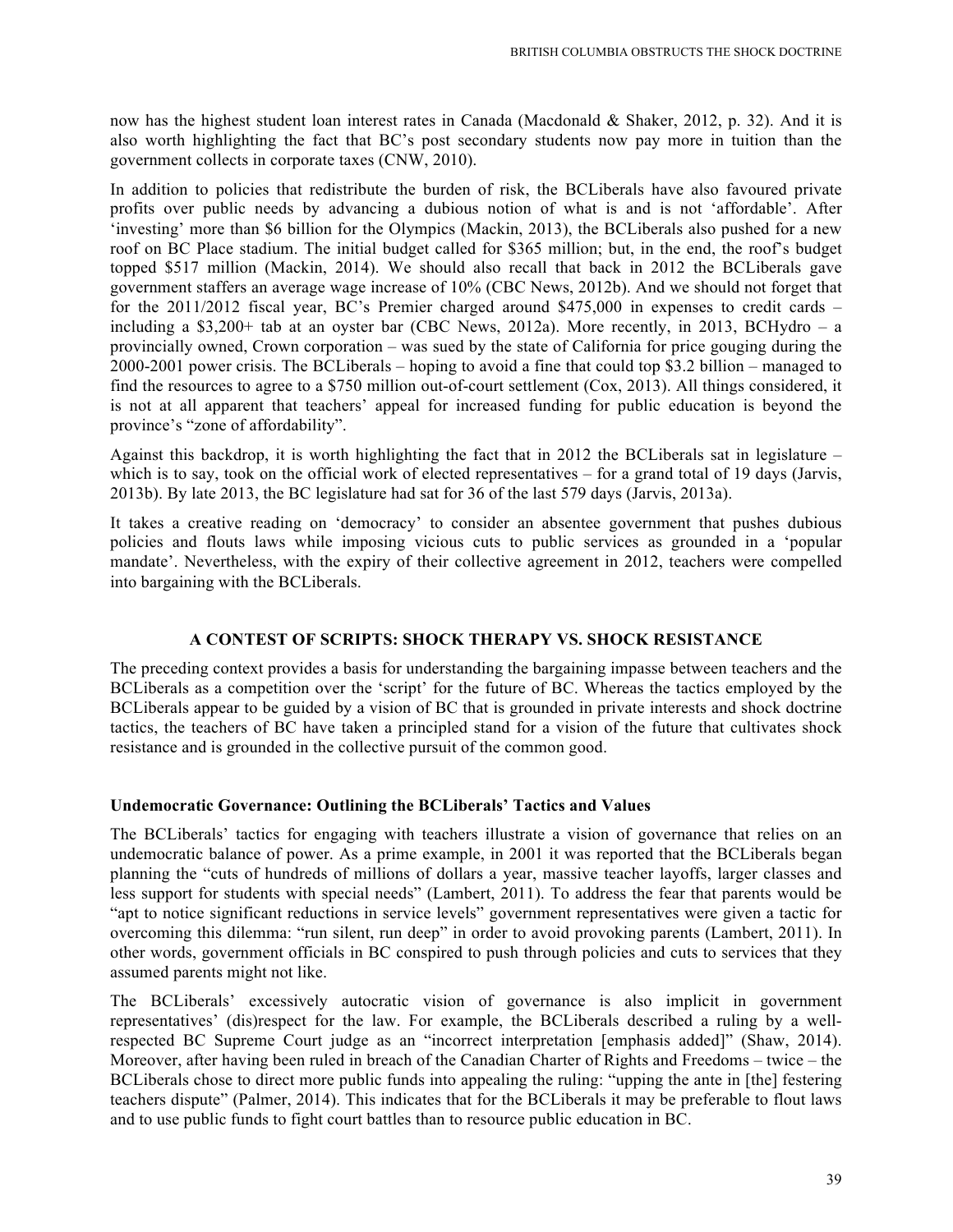The current round of bargaining with teachers provided more recent examples of the BCLiberals' values. For example, after more than a year of bargaining, a framework of negotiations was signed by both teachers and the provincial bargaining agent, British Columbia Public School Employers' Association [BCPSEA]. To celebrate this success, the BCLiberals fired the [democratically elected] board of BCPSEA and replaced it with a CEO (BC Gov, 2013). Once installed, the new CEO unilaterally scrapped the previously agreed to framework of negotiations and the talks resumed under a lead negotiator described as "angry, disrespectful, and confrontational" (Hyslop, 2014). These interventions do not appear to have been aimed at securing a negotiated settlement with teachers and suggest that the BCLiberals may have intentionally and systematically undercut the possibility of a negotiated settlement.

The BCLiberals also used 'pressure tactics' that appear to have been aimed at provoking – if not punishing– teachers. To put pressure on teachers to concede to the government's proposals, teachers were locked out of schools: Teachers were "directed" to come to schools no earlier than 45 minutes before the start of the day, to be off-site during lunch, to refrain from providing any learning supports for students during breaks or lunch, and to leave schools no later than 45 minutes after the last bell (Chow, 2014). This lockout was used as justification for cutting teachers' pay by 10%. The government argued that since teachers were doing less work, they deserved less pay – "reduced pay for reduced work" (Ip, 2014). However, the government-imposed lockout was functionally a cut in pay for work that teachers' normally volunteer. As a result, the lockout and pay cut was a bit like trying to put out a fire with gasoline: It did not pressure teachers to make concessions at the bargaining table but did confuse pretty much everyone (BCTF, 2014b) – and it provoked teachers to escalate their job action.

In addition to the imposition of a lockout and a cut in pay, in September 2014 the BCLiberals (re)directed public funds to pay parents \$40 per day to keep children out of schools. With schools closed due to teachers' job action, the BCLiberals directed parents to apply for a daily cash subsidy through a website (www.bcparentinfo.ca). Only children under the age of thirteen were eligible, and all payouts were held until the impasse was resolved (Shaw & Carman, 2014). This unprecedented tactic illustrated the BCLiberals' intention to use any and all means to outlast teachers' resolve and to push teachers into concessions.

#### **Concessions and Control: Unpacking the BCLiberals' Proposals for Teachers**

Another way the BCLiberals tried to push teachers into concessions was by tabling proposals that asked teachers to give up on court rulings that run counter to the government's policy objectives. For example, BCPSEA tabled language that would allow either party to dissolve the entire collective agreement if they were unhappy with the outcome of the government's appeal of BCTF v. BC (2014):

[I]f either party is dissatisfied with the outcome [of the appeal] ... Within 60 days of the ultimate judicial decision, either party may give written notice to the other of termination of the collective agreement. (BCPSEA, 2014c)

It seems unlikely that teachers would have reason to dissolve a collective agreement that took more than a year of difficult bargaining and sustained job action to secure. On the other hand, should the government lose its appeal of BCTF v. BC (2014), this language – a 'loser wins' clause – would allow the government the means to dissolve the entire collective agreement and initiate another round of bargaining. All things considered, there seems to be little obvious incentive for teachers to cede this power to government or to sign a 'contingent' contract.

This 'loser wins' clause was eventually pulled, but the government's bargaining agent tabled another proposal that asked teachers to give up on court rulings that returned class size and composition language to their collective agreement. Specifically, BCPSEA (2014b) attempted to "supersede and replace all previous Articles that addressed class size, composition and staffing levels." To extend the metaphor, this proposal might be understood as an attempt to 'get out of jail free'. Jim Iker, President of British Columbia's Teachers' Federation (BCTF), singled out this proposal as a key obstacle to reaching a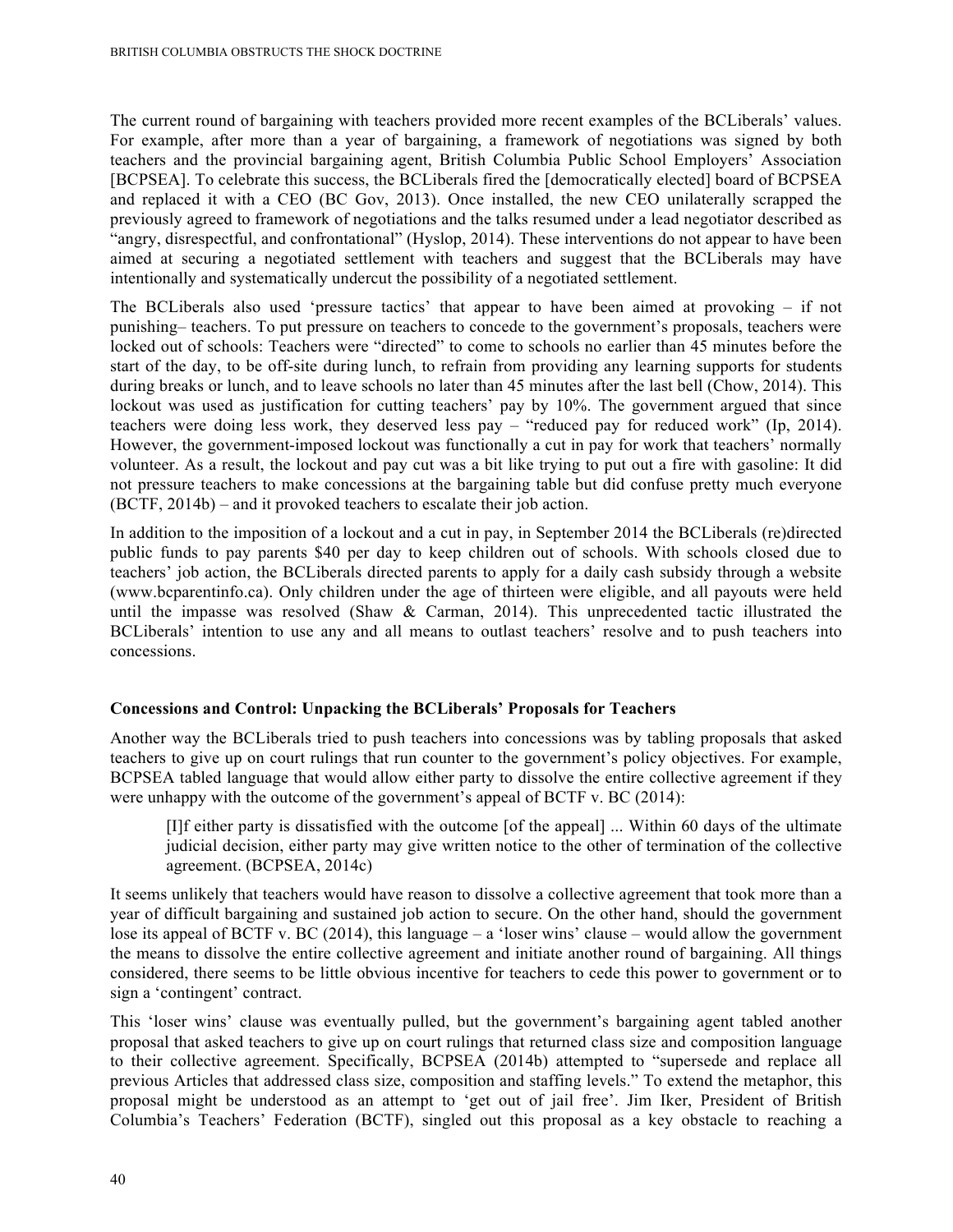negotiated settlement (William-Ross, 2014). And Joel Bakan (2014), a professor who focuses on constitutional law, confided that he saw "a lot of sense" in teachers' insistence on eliminating this proposal "before commencing bargaining." Regardless, the proposal conveys a clear sense of the distance between the values that underlie the bargaining objectives of teachers and government.

Another proposal from government asked teachers to cede contractual protections for the evaluation of teachers. Specifically, the BCPSEA tabled language that would "supersede and replace all previous provisions that addressed evaluation and dismissal for performance" (BCPSEA, 2014, p. 3). Teachers previously bargained for language in their collective agreement that followed a 'professional growth' model: Teachers were contractually assured that evaluations included multiple administrators and as many as three observations, as well as ample time and opportunity to address concerns and modify practice. Representatives of the government, however, tabled language that replaced "professional growth" with "standards" and "metrics" – imposed by an administrator. Under this language, the issue of how many observations formed the basis of an evaluation cycle was left unclear. This could have provided the possibility for dismissal after one 'unsatisfactory' evaluation under one admin. Understandably, this proposal was unenthusiastically received by teachers. Representatives of the government also asked teachers to relinquish all control over school calendars and hours worked:

A board may implement a school calendar that is inconsistent with the current terms in the collective agreement related to hours of work, work day and work year, provided the local is given written notification no later than forty (40) working days prior to its implementation. (BCPSEA, 2014a)

Under teachers' previous contract, if administrators wanted to make changes to days worked – for e.g., moving from a one to a two week spring break – there was a contractually defined process, and it included consultation with teachers. The government's proposal would have allowed administrators to arbitrarily re-arrange the calendar and hours worked without consultation with teachers.

As can be seen, government representatives pushed major concessions on teachers, and the tabling of these concessions impeded the possibility of a negotiated agreement. At the same time, the government's push for concessions demonstrates that the priorities that underlay government's proposals were less aimed at reaching a negotiated settlement than in a broad extension of managerial control over teachers and their work.

# **Bad Faith as 'Good Faith': How the BCLiberals' Obstructed and Subverted the Possibility of a Negotiated Settlement**

The BCLiberals inflamed and provoked, tabled dubious proposals, and obstructed the possibility of mediation as a path to a negotiated settlement. For instance, after teachers named a candidate to intervene as mediator, Premier Christy Clark expressed her enthusiasm by asserting that "no credible mediator" would take on this dispute. Unsurprisingly, a few hours later the candidate announced that he was 'too busy' and declined the role (Bailey, 2014).

The BCLiberals provoked teachers with a lockout and pay cut, scuttled the possibility of a mediated settlement, and categorically rejected the possibility of arbitration. The government reasoned that turning the dispute over to a third party would relinquish control over the province's finances to an unelected third-party. However, it is worth noting that in BCTF v. BC (2014), BC's Supreme Court ruled that "If an impasse was reached, a plethora of tools were available to resolve the impasse, including mediation or arbitration [emphasis added]" [¶142]. At a minimum, this means that the provincial government of BC may lack the legal grounds to deny teachers access to binding arbitration. Said differently: In rejecting teachers' proposal to enter into binding arbitration, the BCLiberals made it apparent that their idea of 'good faith' bargaining may be different from that of BC's Supreme Court.

Throughout this ordeal, the BCLiberals tried to divide and conquer with wedge tactics and dishonest spin. For instance, there was a repeated attempt to derail talks by invoking other unions' collective agreements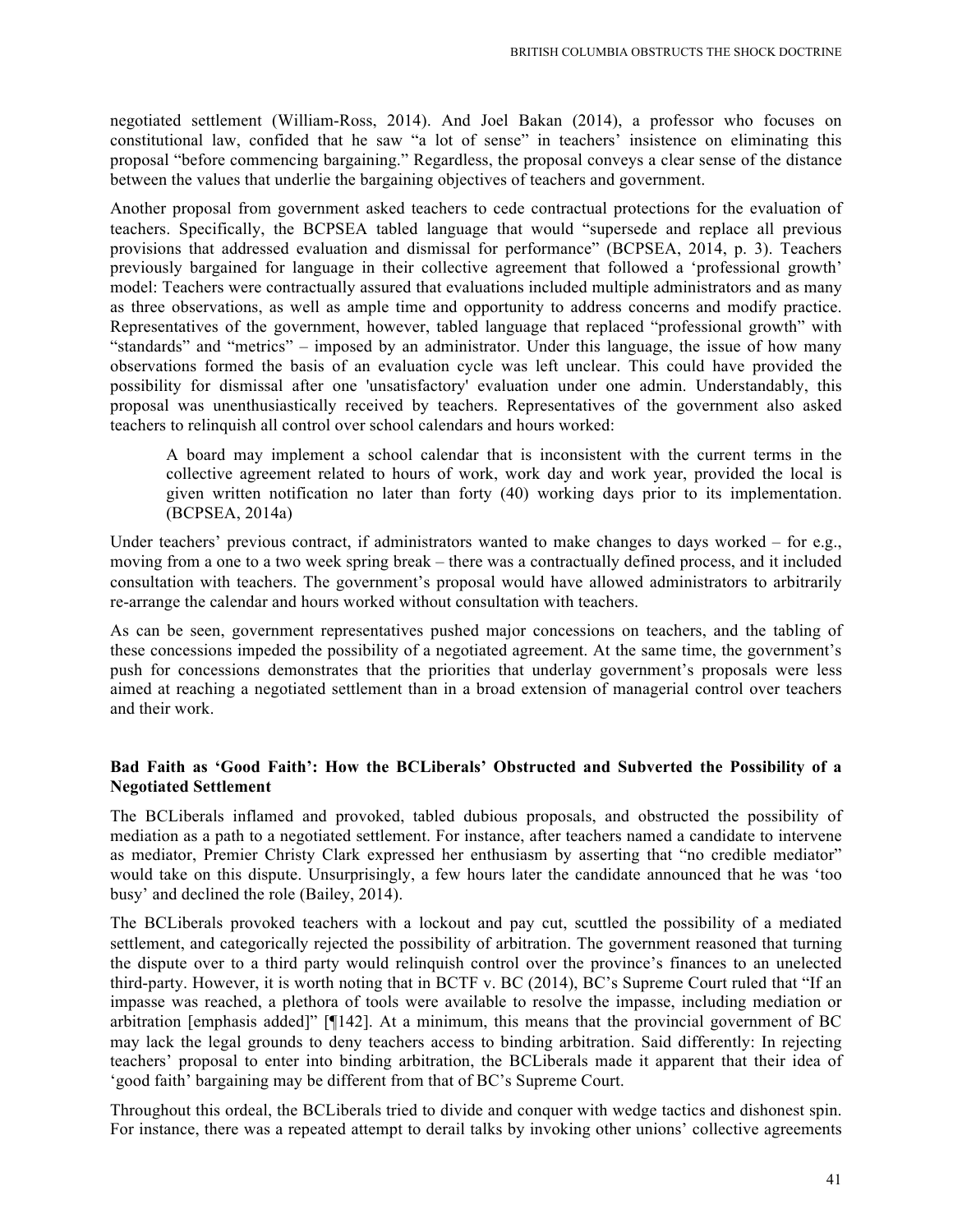which include 'me-too' clauses. Basically, government representatives argued that if teachers got increases it necessarily meant that other unions would get increases, and this would toss the provincial budget into the red. It is worth noting, however, that teachers never signed any contract with a 'me-too' clause, and that teachers got legislated into zeroes while many other unions enjoyed modest salary increases. More importantly, it is also worth noting that the BCLiberals announced a projected a surplus of \$266 million for 2014 (Meiszner, 2014), and a contingency fund with a balance of \$2.9 billion – earmarked for Liquified Natural Gas (read: 'fracking') and labour agreements (Sheppard, 2014). It follows, then, that the BCLiberals were less than honest in arguing that financing a contract with teachers was beyond the financial means of the province (MacDonald, 2014).

The BCLiberals also attempted to divide teachers and to fragment teachers' collective advocacy. For example, BC's Minister of Education, Peter Fassbender, suggested that the "BCTF leadership has stubbornly ... refused to give teachers a chance to vote on suspending the pickets" (BC Ministry of Education, 2014). However, BC's teachers did vote on suspending the pickets: They voted overwhelmingly – 99.4% – in favour of suspending job action just as soon as the province agreed to enter into binding arbitration to resolve the bargaining impasse (Burgmann, 2014). The BCLiberals, as previously noted, were unwilling to enter into arbitration. As a result, Minister Fassbender might have been more honest if he had identified himself and the BCLiberals as "stubbornly" obstructing a negotiated settlement.

As shown above, for the BCLiberals negotiations with teachers included 'pressure tactics' that obstructed negotiations and subverted teachers' advocacy. This suggests that the BCLiberals' style of governance may be grounded in undemocratic expressions of power. Although the BCLiberals publicly emphasized a desire to reach a negotiated settlement with teachers (Judd, 2014), the recent round of negotiations provides numerous counter-examples that indicate that their priorities may have lain in subverting the possibility of a negotiated settlement with teachers.

# **Challenging Shock Therapy: BC's Teachers Gesture Toward a More Equitable Otherwise**

In rejecting the BCLiberals' push for concessions and cuts, BC's teachers took a principled stand in an attempt to secure more equitable access to learning supports in BC's public schools. After backing an appeal for increased services for students with special needs all the way to the Supreme Court of Canada (Chapnick, 2012), BC's teachers have drawn a line in the sand and said: 'No mas!' This act of resistance follows years of cuts to services that have left teachers – and students! – struggling with decaying supports.

Prior to having been [illegally] struck from teachers' collective agreement [by the BCLiberals], class composition ratios provided baseline standards for resourcing supports in BC's public schools. For instance, struck language included: a maximum of 20 students allowed a kindergarten class, a limit of 20 students in classes for English Language Learners (i.e., students whose first language is not English), and a cap of 24 students in tech classes. Classes specifically designated for students with special needs were capped at 15. As for ratios, struck language insured that schools had 1 school counselor for every 360 students, 1 teacher librarian for every 927 students, 1 learning assistance teacher for every 801 students, 1 special education resource teacher for every 232 students, and 1 teacher for every 65 English Language Learners.

After having struck these caps and ratios from teachers' collective agreement, classroom composition issues in BC's classrooms have become increasingly complex. These days, for example, the number of students per counsellor can be as high as 1,200 to 1 (Swiggum, 2011). More broadly, according to figures from BC's Ministry of Education, there has been a steady increase in the number of classes with more than three students on Individualized Education Plans (Tables 1-2). BC's teachers have watched students fall through the cracks as this increase in need has not translated into an increase in supports for students.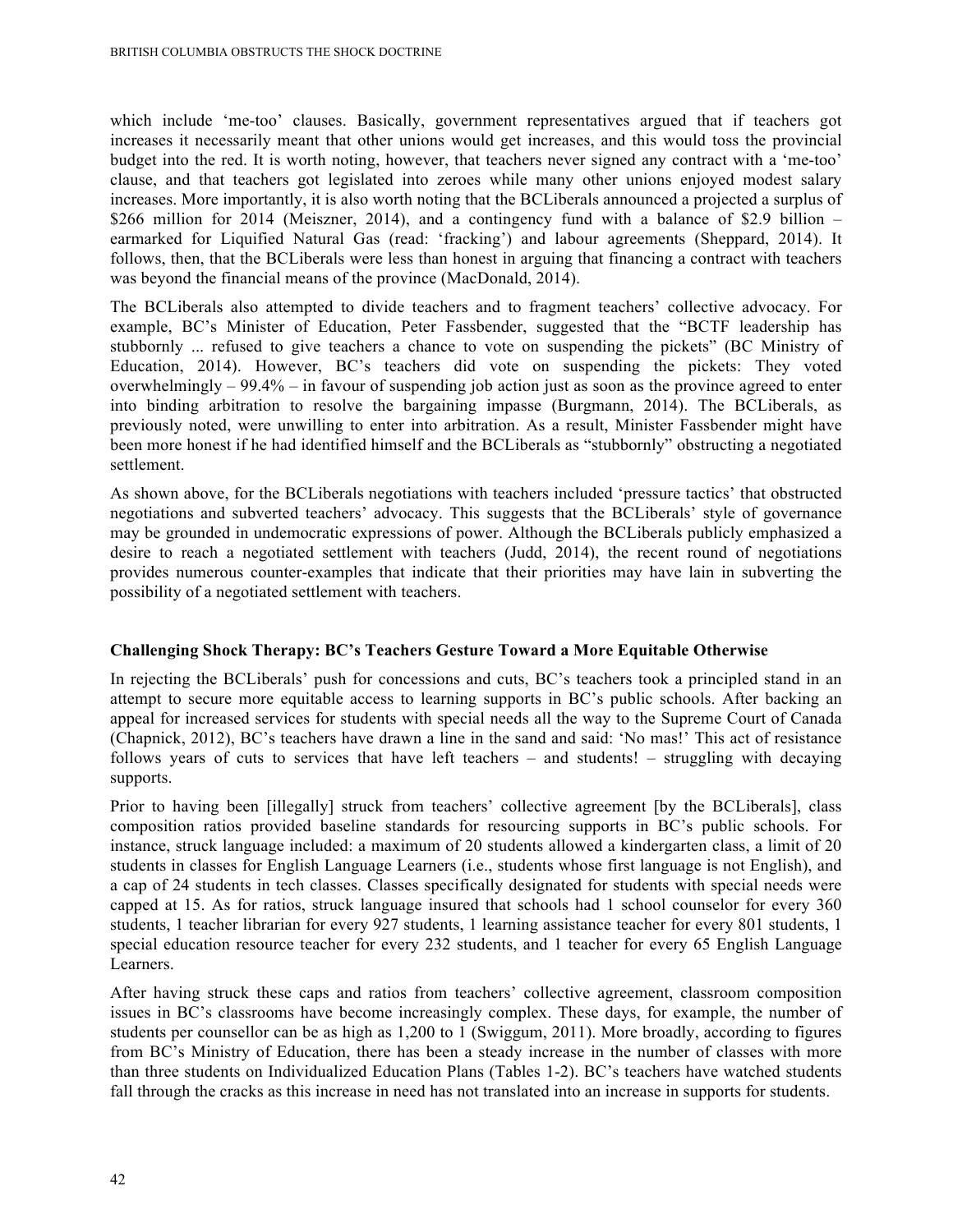| Number of classes with more than 3 IEP students |                   |  |  |  |  |  |
|-------------------------------------------------|-------------------|--|--|--|--|--|
| Year                                            | All grades (K-12) |  |  |  |  |  |
| 2006-07                                         | 9,559             |  |  |  |  |  |
| 2007-08                                         | 10,313            |  |  |  |  |  |
| 2008-09                                         | 10,985            |  |  |  |  |  |
| 2009-10                                         | 11,959            |  |  |  |  |  |
| 2010-11                                         | 12,240            |  |  |  |  |  |
| $2011 - 12$                                     | 12,651            |  |  |  |  |  |
| $2012 - 13$                                     | 14,885            |  |  |  |  |  |

Table 1. Class composition in BC, 2006-2007 to 2012-2013 (Kuehn, 2013).

Table 2. Change in learning specialist teacher positions, 2001-2014 (White & Field, 2013).

|                                |             |         |             |             |         | Change<br>2001-02 to 2013-14 |          |  |
|--------------------------------|-------------|---------|-------------|-------------|---------|------------------------------|----------|--|
| <b>FTE specialist teachers</b> | $2001 - 02$ | 2007-08 | $2011 - 12$ | $2012 - 13$ | 2013-14 | #                            | %        |  |
| Library Services               | 921.8       | 730.0   | 635.8       | 646.6       | 627.5   | $-294.3$                     | $-31.9%$ |  |
| Counselling                    | 989.6       | 915.8   | 870.1       | 871.1       | 858.3   | $-131.3$                     | $-13.3%$ |  |
| <b>Special Education</b>       | 4,051.5     | 3,446.5 | 3,282.3     | 3,381.3     | 3,236.8 | $-814.7$                     | $-20.1%$ |  |
| English Language Learning      | 1,015.6     | 788.7   | 673.7       | 686.2*      | 816.8   | $-198.8$                     | $-19.6%$ |  |
| Aboriginal Education           | 206.9       | 193.4   | 196.0       | 204.7       | 203.1   | $-3.8$                       | $-1.8%$  |  |
| <b>Totals</b>                  | 7.185.4     | 6,074.4 | 5,657.9     | 5,789.9     | 5,742.5 | $-1,442.9$                   | $-20.1%$ |  |

This provides a context for understanding why BC's teachers were willing to initiate job action in order to secure improvements to classroom composition.

Aside from seeking improvements in learning supports for kids in need, BC's teachers showed their values by making sacrifices for BC's schools. For instance, teachers proposed a salary increase that is below the rate of inflation (BC Stats, 2014).<sup>1</sup> And teachers were on the picket lines for months without any strike pay – sacrificing months of salary to secure more equitable resourcing for BC's public schools. These are not the actions or values of greedy, self-interested individuals, but of a passionate, conscientious collective that is guided by a vision of meeting students' needs and nurturing a common good.

# **Opposing and Subverting the Shock Doctrine in BC**

Klein (2007) insists that the successful implementation of shock doctrines relies on exploiting gaps in understanding to advance the application of market "solutions". That is, shock doctrines rely on "confusion, disorientation and surprise. Without those elements, there is no shock" (p. 552). This means that "once the mechanics of the shock doctrine are deeply and collectively understood, whole communities become harder to take by surprise, more difficult to confuse – shock resistant" (p. 552).

In BC, the BCLiberals manufactured a bargaining impasse with teachers that could have provided a space for the shock doctrine to take root. The fast moving events and confusion that flowed from the bargaining impasse with teachers could have been used as justification for deeper cuts and more privatization. Instead, broad public support for teachers and public education acted as an impediment to the BCLiberals' agenda, and can offer inspirational ideas for other times and places where there is a struggle to challenge "orchestrated raids on the public sphere" (Klein, 2007, p. 26).

 $\frac{1}{1}$  BC's teachers have received salary increases of 0% in 6 of the last 14 years, for an average increase of less than 1% per year for 16 years. And in 1996 BC's teachers traded salary increases for language in their collective agreement that provided improvements to classroom supports. These are the very same assurances that the BC Supreme Court ruled were illegally struck from teachers' contract (BCTF v. BC, 2011).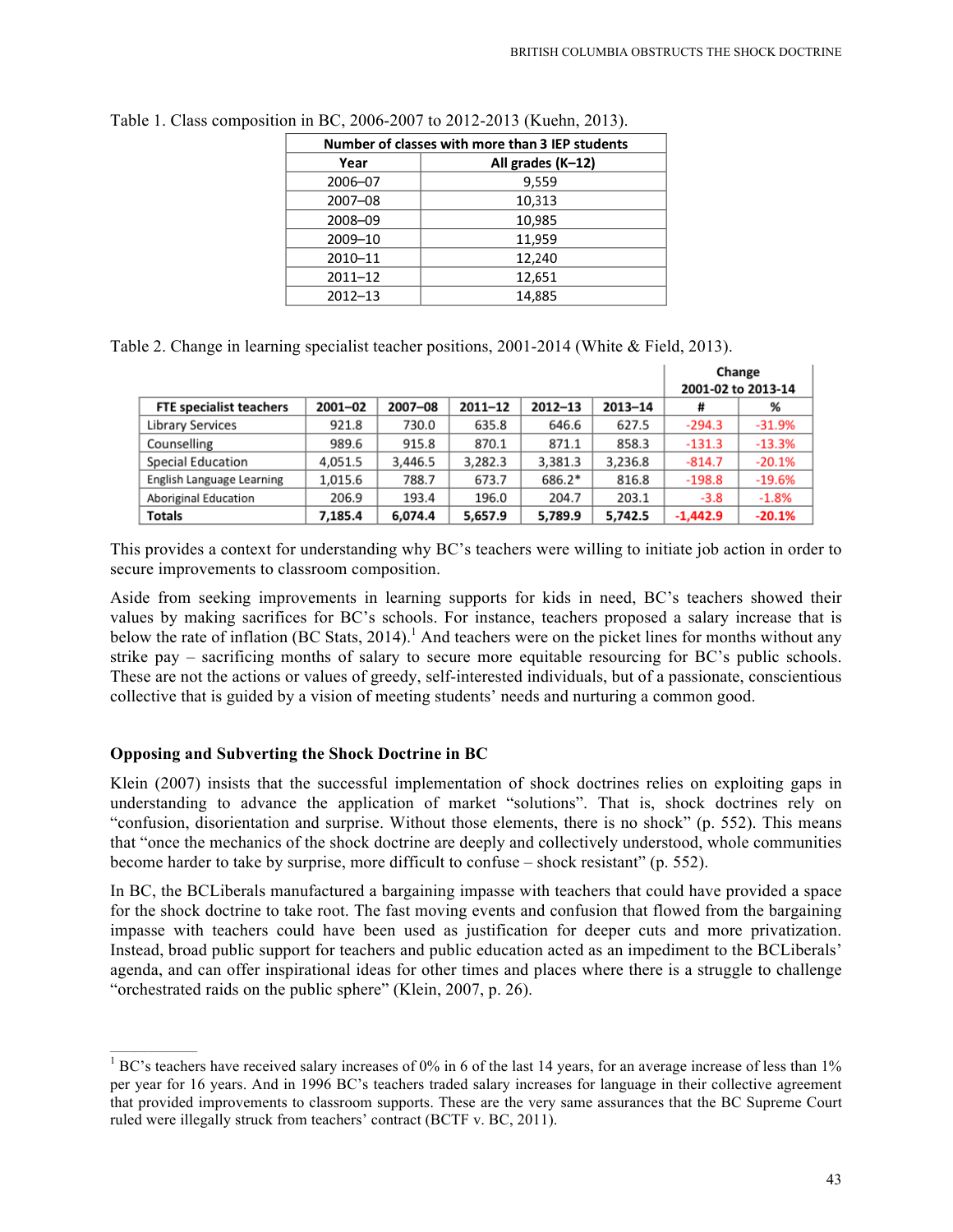#### **BC's Teachers Galvanize a Popular Resistance**

For teachers in BC, the key to successfully negotiating a collective agreement while subverting the shock doctrine was kindling a broad front of popular resistance and support. This involved a coalition of advocates – teachers, parents, students, politicians, and conscientious citizens – acting individually and in concert to educate themselves and others about the circumstances that drove teachers' advocacy. Some examples of this work include chats among concerned citizens, letters written to newspapers, and call-ins to radio programs. More formal examples of subverting the "confusion, disorientation and surprise" that are intrinsic to shock therapy included strategic public outreach (https://twitter.com/bctf/status/501137319559462912), media campaigns (http://bcfed.ca/bc-unionsoppose-attack-on-bargaining-rights/), rallies in support of public education (BCTeacherInfo, 2014), and town hall-style discussions that focused on teachers' concerns (CKNW, 2014).

One of the most powerful vehicles for challenging the shock doctrine's grasp on the bargaining impasse between teachers and the BCLiberals was social media. Teachers and friends of public education aggressively used social media to share their stories – and concerns. One potent example of this advocacy was the hashtag #ThisIsMyStrikePay, which out-trended #WorldCup2014 for a time, and was used to offer a powerful counter-narrative to the assumption that teachers' resolve would be shaken if their strike fund had run dry (Ling, 2014). However, a significant amount of networking and organizing was also conducted through FaceBook. For instance, concerned citizens organized and launched a recall of elected officials – i.e., attempted to remove politicians from office. FaceBook was also used to organize a boycott of businesses who supported the BCLiberals' appeal of BCTF v. BC (2014), to highlight businesses that supported BC's teachers, and to build an array of parent-teacher alliances. The impacts of these informal networks may be difficult to trace, but it is clear that social media played a major role in building support for teachers.

Notwithstanding, a wide array of stakeholders was needed to overcome a government bent on punishing teachers with vicious concessions. As previously mentioned, Bakan (2014) asserted that the BCTF acted "sensibly and reasonably" in calling for binding arbitration and for rejecting the BCLiberals' 'get out of jail free' clause. Raffi Cavoukian, an anti-bullying advocate and children's entertainer, took a strong line against the BCLiberals' 'bullying' of BC's teachers. Sandy Garossino (2014), a former Crown prosecutor, publicly derided the BCLiberals for making "specious threats" and insisted that "a serious attempt to compromise [with teachers] would yield a fiscal result that could readily be accommodated without dinging the taxpayer." Wayne Ross (2014), a professor of curriculum and pedagogy at UBC, reasoned that teachers were serious about getting back into schools, but the BCLiberals were "intractable in their devotion to an ideology that is ... devoted to maximizing private profits rather than serving public needs." John Horgan (2014), leader of the opposition party in BC, publicly challenged the BCLiberals for inflaming the situation and showing disrespect to teachers. Around the same time, Rob Fleming – the opposition party's education critic – took issue with the Ministry of Education's obstructive tactics and publicly called for the resignation of BC's Minister of Education (Austin & Luba, 2014).

Teachers' advocacy was also complemented by local and international pressure. Parents, for example, protested the government's handling of the bargaining impasse by bringing their children to confront local government officials with organized "playdates" (Ackermann, 2014). And officials from the Chinese Consulate – acting in the interests of parents paying steep international fees – intervened and expressed concern over the delayed start to the school year (Sherlock, Chiang & Shaw, 2014).

This pressure played a role in pushing the government into removing concessions from the table, but teachers needed more than supportive words from allies. After weeks on the picket lines without pay, teachers faced real financial pressures, but were able to sustain their advocacy due to a massive outpouring of financial support. Vancity, a Vancouver-based financial co-operative, offered a Strike Relief Plan that included loan consolidation, loan/mortgage payment deferral, and credit extensions of up to \$25,000 for teachers and parents who faced financial hardships during the strike (Vancity, 2014). For their part, small businesses donated proceeds to teachers, and community advocates created a website to allow others to pledge financial support for teachers (Woo, 2014).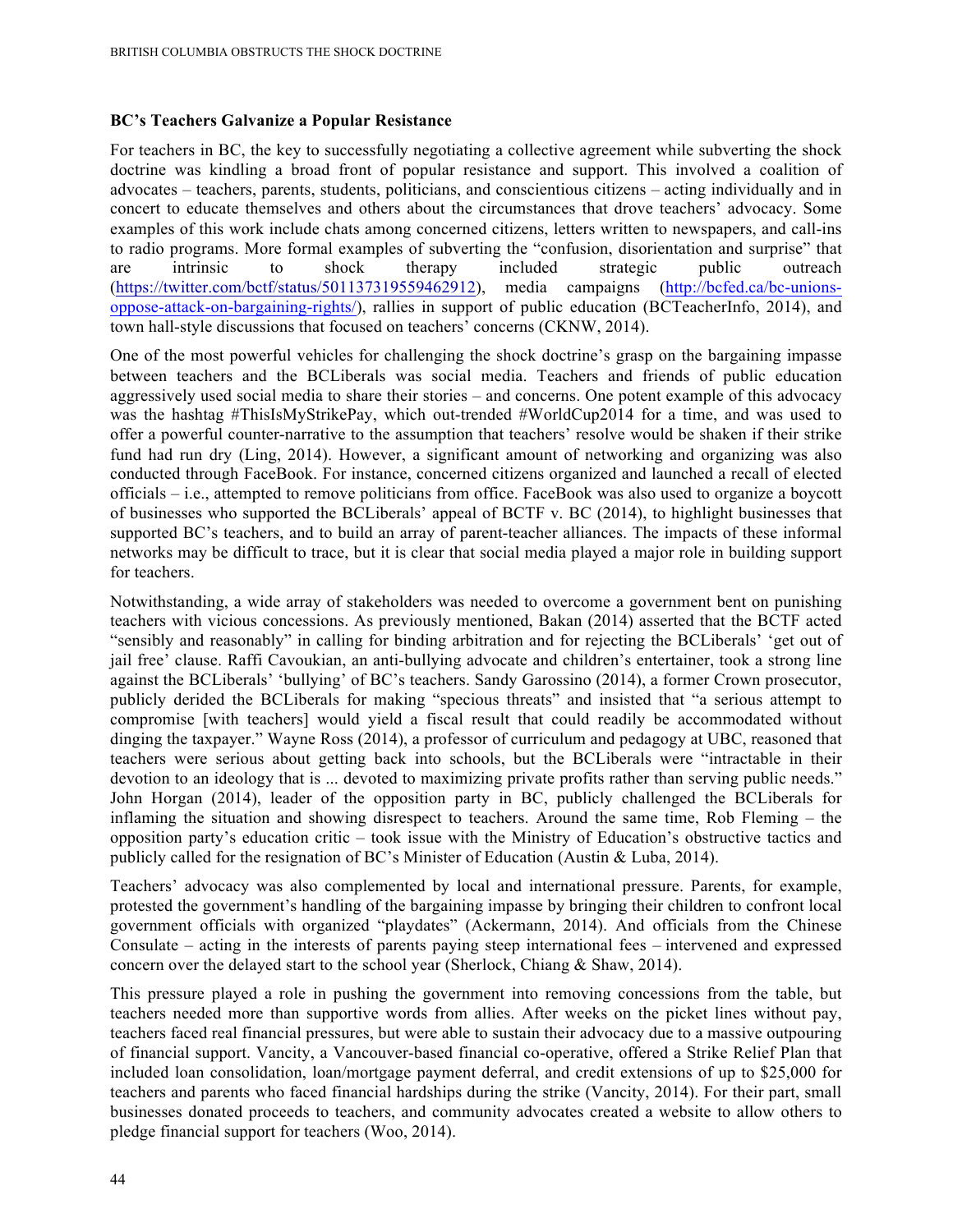Another key axis of teachers' successful resistance was solidarity from other unions. Teachers unions and workers' organizations from around the world wrote letters in support of BC's teachers (BCTF, 2014c). Education International, a global federation of teachers' unions, organized a conference in Montreal where more than 60 countries voiced support for the BCTF (CTF, 2014). Hassan Yussuff, the president of the Canadian Labour Congress, spoke on behalf of teachers, visited teachers' picket lines, and worked behind the scenes to push the BCLiberals to compromise (Hunter, 2014). Ontario's teachers supported BC's teachers with \$1.5 million (CBC News, 2014), then added another \$100,000 (Hager, 2014). Teachers in Nova Scotia added \$50,000 (https://twitter.com/NSTeachersUnion/status/513047885676838913), and BC's nurses added another \$500,000 (BCNU, 2014). Overall, the labour movement in BC pledged more than \$8 million in interest-free loans to support teachers' advocacy (Ball, 2014).

Teachers' struggle to achieve a negotiated collective agreement was not a solitary quest, but was supported by local and non-local community groups, political pundits and legal experts, parent advocates and education scholars, labour unions and small businesses. This support translated into pressure at the bargaining table, and led to the possibility of a negotiated collective agreement.

# **BC's Teachers Negotiate a Victory ... and the Struggle Continues**

After more than a year and a half of negotiations and six months of job action, an agreement was negotiated and ratified by a strong majority of BC's teachers.<sup>2</sup> On balance, this collective agreement represents a major victory for teachers as it includes some targeted improvements and lacks major concessions. However, it is possible that the most salient outcomes of teachers' job action may not be included within the actual wording of the collective agreement. In standing up to the challenge of negotiating with the BCLiberals, BC's teachers provided a model for advocates of public education to cultivate shock resistant advocacy and contributed to increased levels of public engagement, awareness of teachers' concerns, and support for public services in BC.

The contract ratified by teachers includes a 7.25% salary increase over six years. It also includes a \$105 million pay-out as remedy for retroactive grievances stemming from BCTF v. BC (2011), and \$75-85 million per year to address composition issues in BC's classrooms. The contract also includes modest improvements for elementary teachers' prep time and major improvements for on-call teachers: a more equitable rate of pay and the accrual of seniority for each day worked.

Admittedly, the contract ratified by teachers will not (re)solve the problems that plague BC's schools. As a % of GDP, BC's investment in public education remains among the worst in Canada (BCTF, 2012). And after years of zeroes, a 7.25% salary increase does not keep pace with inflation and insures that BC's teachers will remain among the worst paid in Canada (Statistics Canada, 2013a). It is also worth noting that BC's school boards reported a budget shortfall of \$130 million for 2013 (CBC News, 2013), so it seems fairly certain that \$75-85 million per year will be insufficient remedy for addressing composition issues in BC's classrooms. In addition, a meagre \$105 million for teachers' retroactive grievances may be a bargain for the government, but it leaves teachers to confront the sad reality that government would rather pay a small penalty and fight in court to preserve cuts to public services than fund services.

All things considered, however, the contract may be most notable for what it does *not* include: concessions. That is, teachers negotiated for and signed a collective agreement without a 'loser wins' or 'get out of jail free' clause, without draconian revisions to provisions for teacher evaluations, and without agreeing to relinquish teachers' influence over school calendars or hours worked. In an era of austerity budgets and harsh cuts to public services, it is no small feat for a public sector union to resolve a full-scale strike with a negotiated contract without concessions. After rallying around the push for a fair deal for teachers and better supports for kids, advocates for public education in BC must now take on the difficult

 $\frac{1}{2}$  Overall, 31,741 teachers – of about 41,000 – voted. 27,275 voted in favour of ratification, which means that about 86% of the teachers who cast a ballot voted 'yes' (O'Connor, 2014).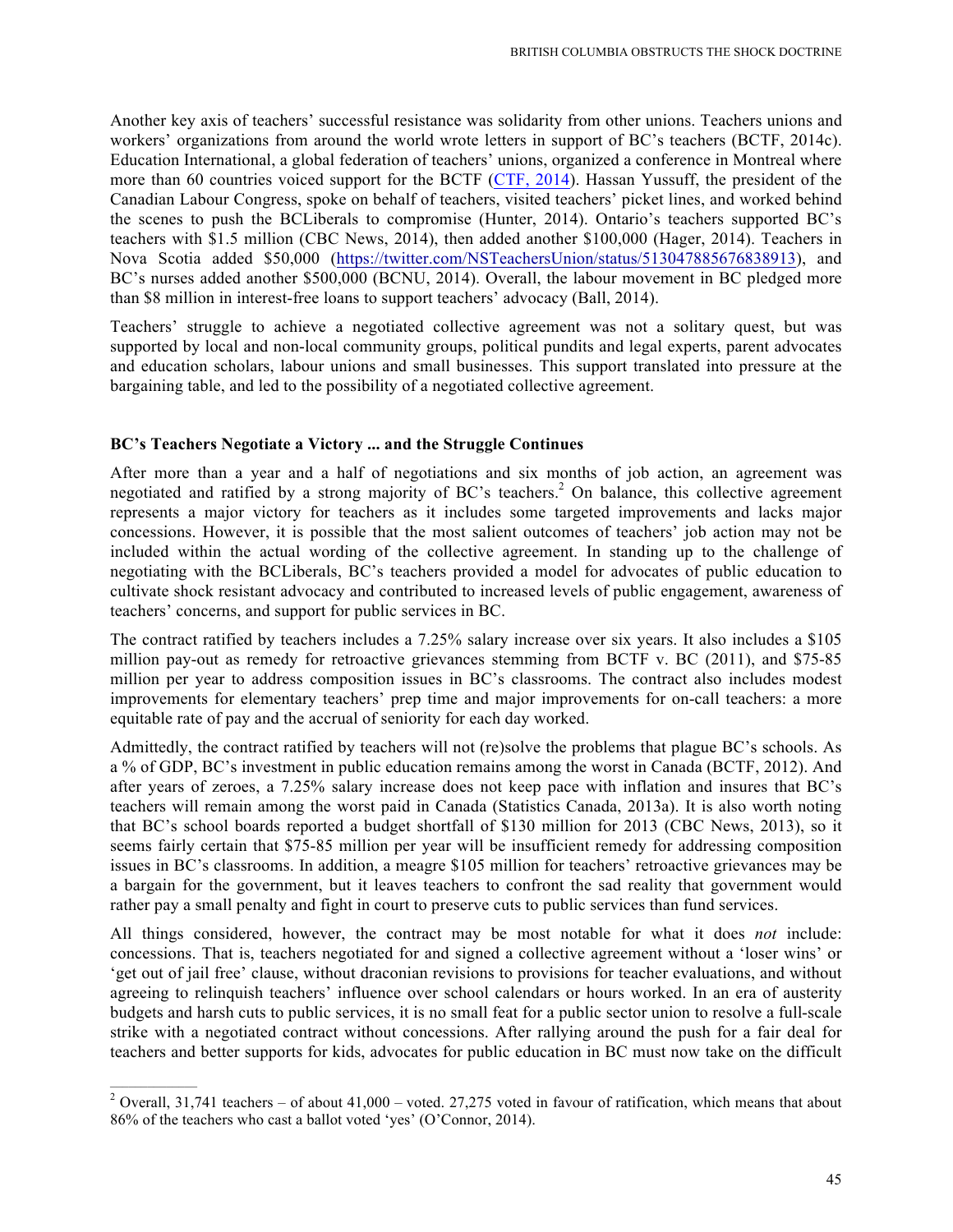work of carrying forward this momentum so that schools are more equitably resourced and capable of meeting all kids' needs. First and foremost, advocates must push for a shift in priorities to improve the funding of public education as a % of GDP (Figure 1). At the same time, steps must be taken to address and improve BC's student-to-educator ratio and per-student funding (Figures 2-4).



Figure 1. Total expenditures in public schools as percentage of GDP, Canada and BC, 2002-2010 (BCTF, 2012, p. 13).



Figure 2. Student-educator ratio in Canadian public schools, 2010-2011 (Statistics Canada, 2013c).



Figure 3. Operating expenditures per student in Canadian public schools, 2010/2011 (Statistics Canada, 2013).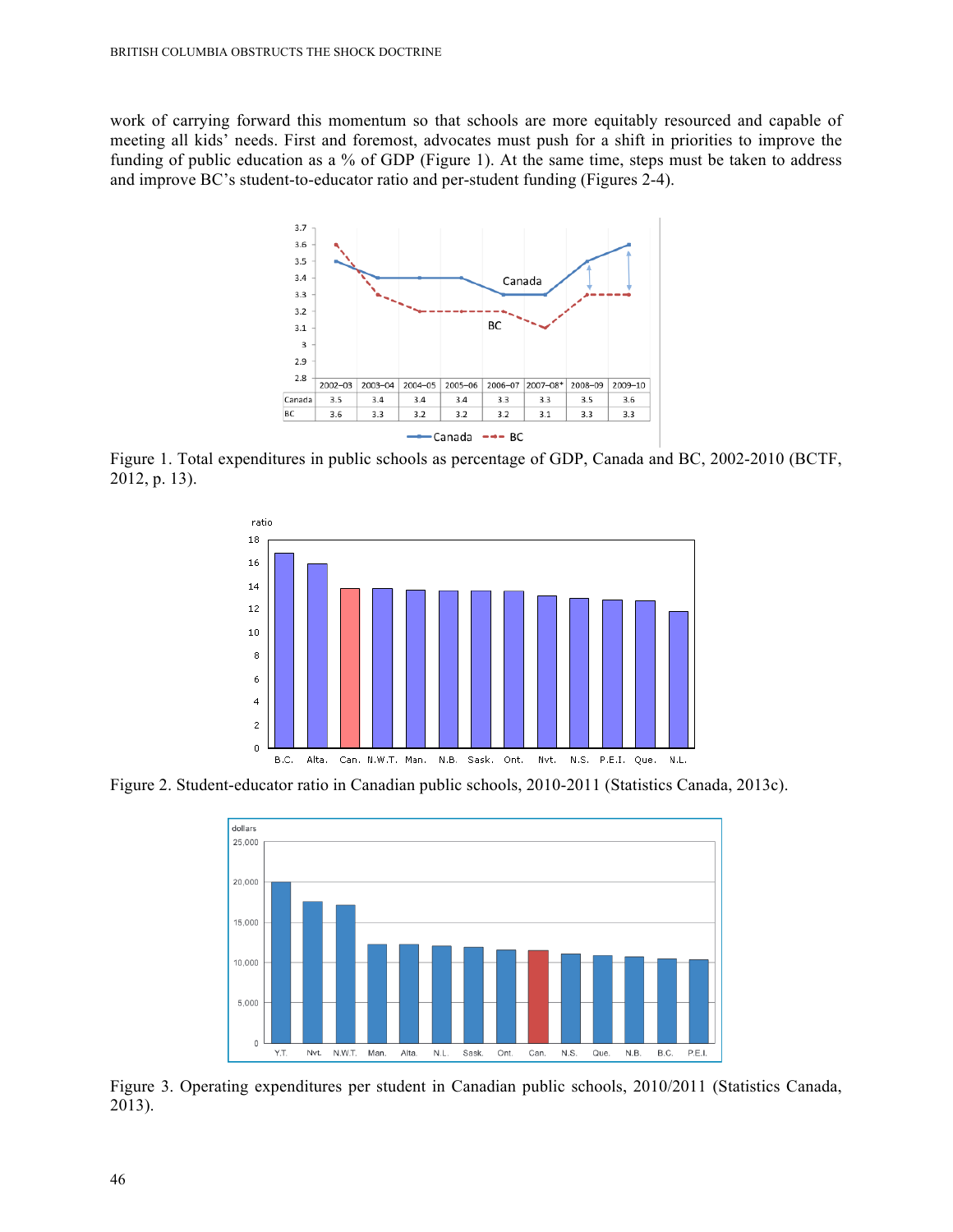

Figure 4. Educator remuneration per student in Canadian public schools, 2010-2011 (Statistics Canada, 2013a).

Another point of concern is that BC's teachers will continue to be tasked with providing meaningful learning opportunities for students with preparation time and pay that is among the worst in Canada (Table 3). This suggests that BC's teachers, students, and parents will continue to struggle to make by with diminishing access to resourcing for public education (Beresford & Fussell, 2009). It also indicates that many teachers are likely to continue to believe that they have inadequate time for one-on-one engagements with students and insufficient time to organize for their classes. Until these concerns are meaningfully resolved, teachers in BC will have reason to feel that the government of BC under-values their work. However, the collective agreement BC's teachers have ratified is a step forward, and will provide footing for sustained ongoing advocacy on behalf of public education in the province.

|            | вс              | Alberta<br>(Calgary)          | Saskatchewan<br>(whole province)               | Manitoba<br>(Winnipeg)        | Ontario<br>(Ottawa)                 |
|------------|-----------------|-------------------------------|------------------------------------------------|-------------------------------|-------------------------------------|
| Elementarv | . 90 mins./week | 370 mins./week 217 mins./week |                                                | 180 mins./week 220 mins./week |                                     |
| Secondary  |                 |                               | 193 mins./week 370 mins./week 247.5 mins./week |                               | 240 mins./6 days   375 mins./6 days |

Table 3. Teacher prep time across Canada (BCTF, 2011).

Taken in sum, it should be apparent that the signing of a new collective agreement for BC's teachers does not signal the end of the struggle over the values that guide policy choices in the province. However, the tactics used to kindle broad popular support for teachers during the bargaining impasse with the BCLiberals can be extended and adapted to other contexts to challenge the advancement of private over public values, and cultivate shock resistant support for policies that affirm a more equitable otherwise for all.

#### **REFERENCES**

Ackermann, J. (2014, September 2). Parents setting up 'MLA playdates' to send a message about teachers dispute. News 1130. Retrieved from http://www.news1130.com/2014/09/02/parents-setting-upmla-playdates-to-send-message-about-teachers-dispute/

Austin, I., & Luba, F. (2014, August, 31). NDP critic calls on Fassbender to resign as BC public schools to remain closed Tuesday. *The Province*. Retrieved from http://www.theprovince.com/news/critic+calls+Fassbender+resign+public+schools+remain+close d+Tuesday/10164666/story.html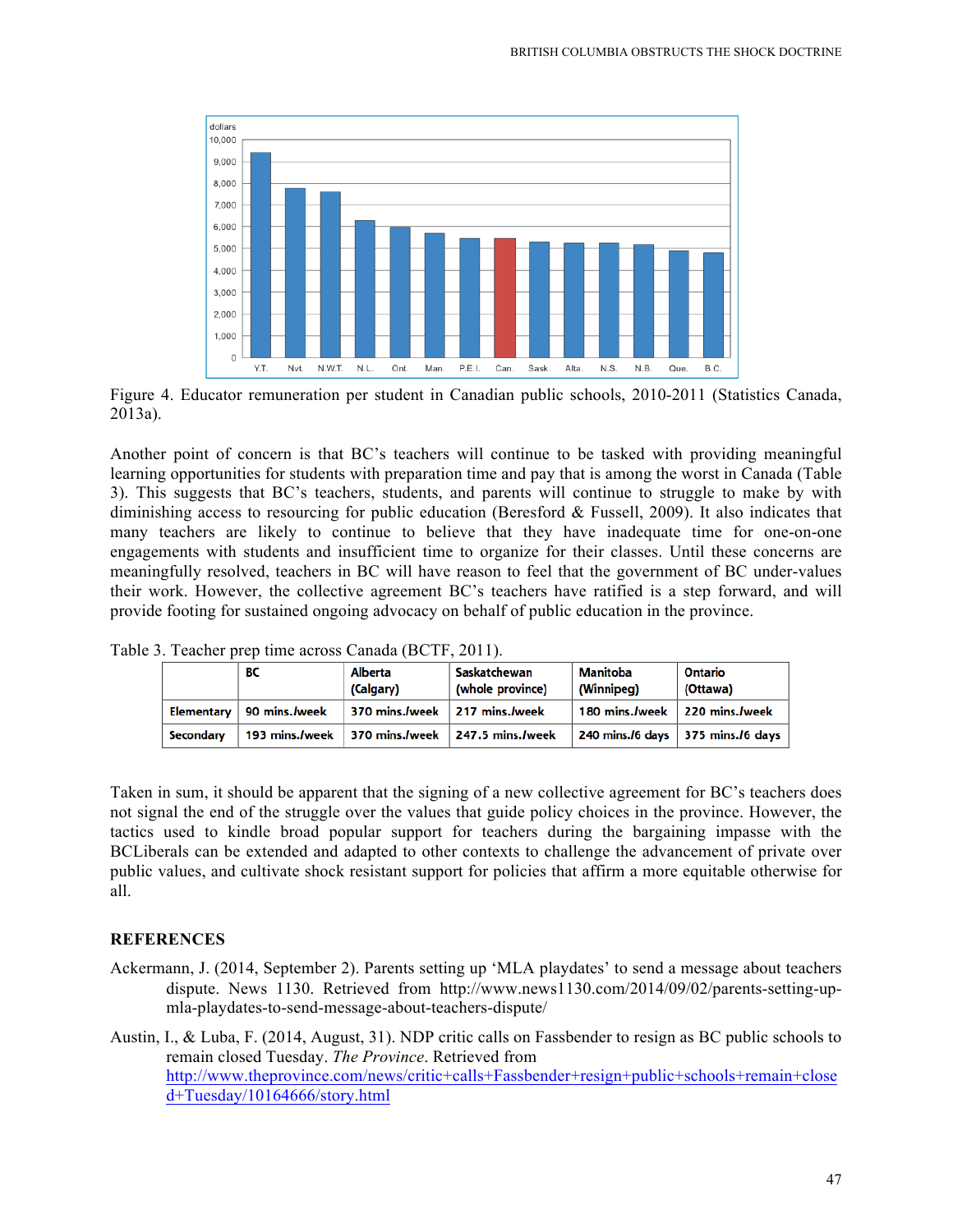- Bailey, A. (2014, June 23). Is there more to Vince Ready's decision not to mediate the teachers dispute? News 1130. Retrieved from http://www.news1130.com/2014/06/23/is-there-more-to-vincereadys-decision-not-to-mediate-the-teachers-dispute/
- Bakan, J. (2014). E80: What lawyer Joel Bakan has to say. *Vancouver Sun*. Retrieved from http://blogs.vancouversun.com/2014/09/09/e80-what-lawyer-joel-bakan-has-to-say/
- Bakan, J. (2011). BC's child labour laws are the most neglectful in the world. *Globe and Mail*. Retrieved from http://www.theglobeandmail.com/globe-debate/bcs-child-labour-laws-are-the-mostneglectful-in-the-world/article627018/
- Ball, D. (2014, September 11). Labour hands teachers \$8-million 'solidarity' loan. *The Tyee*. Retrieved from http://thetyee.ca/News/2014/09/11/Labour-Loan-Teachers/
- BC Gov. (2013, July 31). Government appoints public administrator. Retrieved from http://www.newsroom.gov.bc.ca/2013/07/government-appoints-public-administrator-atbcpsea.html
- BC Ministry of Education. (2014, August 30). BCTF too far from affordability zone for mediation. Retrieved from http://www2.news.gov.bc.ca/news\_releases\_2013-2017/2014EDUC0056- 001274.htm
- BCNU. (2014, September 10). BC nurses' union provides major funding support for striking teachers. Retrieved from https://www.bcnu.org/News/news.aspx?page=News%20Releases\_September%2010\_1,%202014
- BCPSEA. (2014a, June 15). Proposal E78.
- BCPSEA. (2014b, June 15). Proposal E80.
- BCPSEA. (2014c, June 15). Proposal E81.
- BCPSEA. (2013d, December 4). Proposal E47.
- BCPSEA & BCTF. (2001). Common provincial provisions between BCPSEA and BCTF: Local collective agreement between board of school trustees of school district no. 39 and Vancouver Teachers' Federation. Retrieved from http://vsta.ca/wp-content/uploads/2014/02/pre-strip-VTF-VSBagreement.pdf
- BC Stats. (2014, June 23). Inflation rate in BC. Retrieved from http://www.bcstats.gov.bc.ca/ StatisticsBySubject/KeyIndicators/KeyIndicatorsHighlights.aspx
- BCTF v. BC. (2014). BCSC 121. Vancouver, BC. Retrieved from http://www.canlii.org/en/bc/bcsc/doc/2014/2014bcsc121/2014bcsc121.html
- BCTF v. BC. (2011). BCSC 469. Vancouver, BC. Retrieved from http://bctf.ca/local34/ClassSizeandCompensationRuling-web.pdf
- BC Teachers' Federation (BCTFa). (2014, May 26). Christy Clark's lockout creates confusion. Retrieved from http://www.bctf.ca/uploadedFiles/Public/BargainingContracts/2014-05-26- LockoutCreatesConfusion.pdf
- BCTF. (2014b). Bargaining rights: The problems with essential services legislation. Retrieved from https://www.bctf.ca/BargainingAndContracts.aspx?id=4936
- BCTF. (2014c). Solidarity pours in from around the world. Retrieved from https://www.bctf.ca/BargainingAndContracts.aspx?id=33210
- BCTF. (2012). BCTF education funding: A brief to the Select Standing Committee on Finance and Government Services. Retrieved from http://www.bctf.ca/uploadedFiles/Public/Publications/Briefs/2012EdFundingBrief.pdf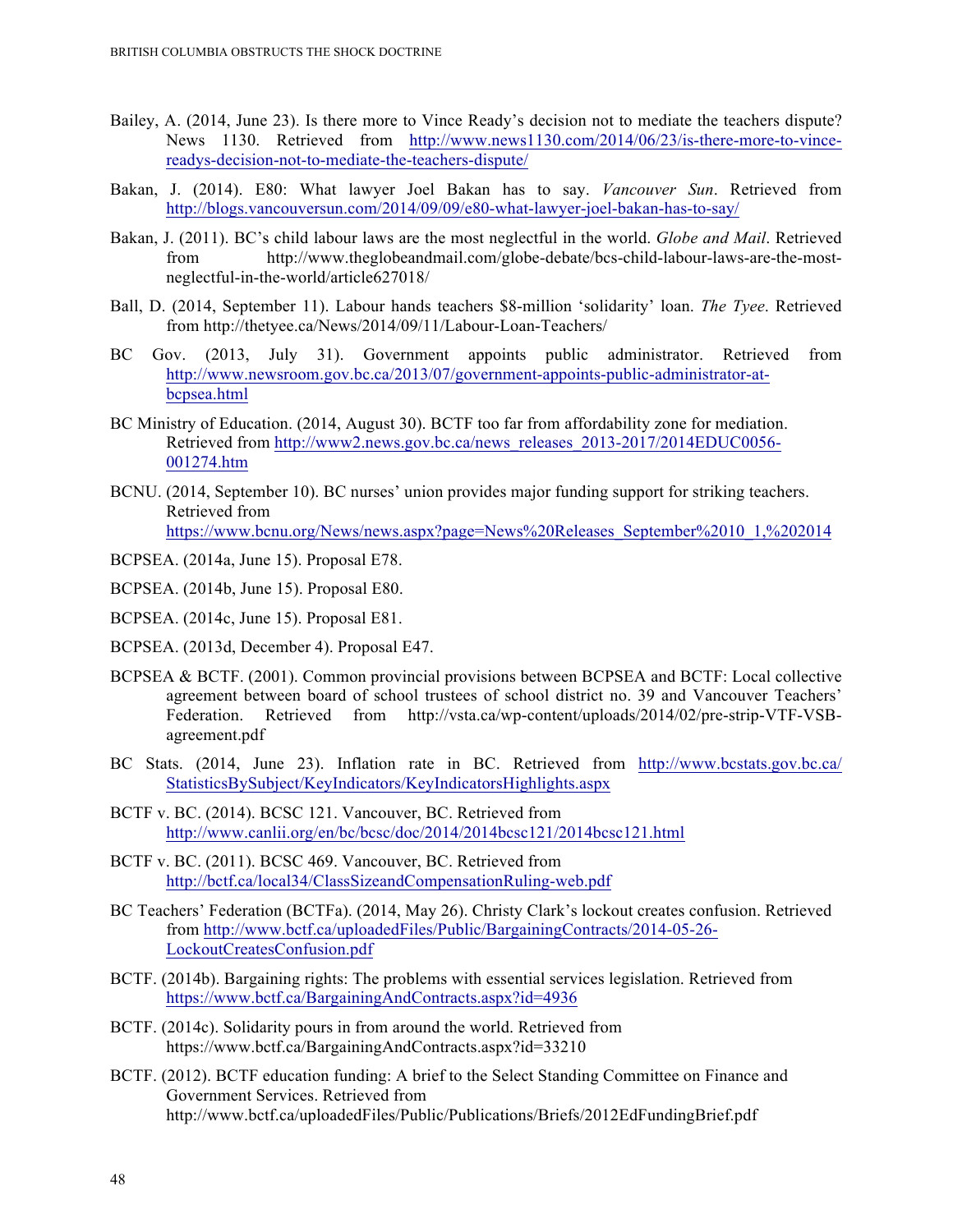- BCTF. (2011). Talking about ... prep time. Retrieved from http://vesta.ca/wpcontent/uploads/2011/06/Prep-Time.pdf
- BCTeacherInfo. (2014, July 15). Langley teachers on a burma shave. Retrieved from http://bcteacherinfo.blogspot.ca/2014/07/july-15-langley-teachers-on-burma-shave.html
- BC Trade and Invest. (n.d.). Why BC: Attractive business incentives. Retrieved from http://www.britishcolumbia.ca/invest/why-british-columbia,-canada/attractive-businessincentives.aspx
- Beresford, C., & Fussell, H. (2009). When more is less: Education funding in BC. Centre for Civic Governance. Retrieved from http://www.columbiainstitute.ca/sites/default/files/resources/WhenMoreisLess.pdf
- Burgmann, T. (2014, September 11). Striking BC teachers vote for binding arbitration with provincial government. *Globe and Mail*. Retrieved from http://www.theglobeandmail.com/news/britishcolumbia/striking-bc-teachers-vote-for-binding-arbitration-with-provincialgovernment/article20528238/
- CBC News. (2014, June 19). BC teachers promised \$1.5M at downtown Vancouver rally. Retrieved from http://www.cbc.ca/news/canada/british-columbia/b-c-teachers-promised-1-5m-at-downtownvancouver-rally-1.2681794
- CBC News. (2013, April 29). School trustees to pressure government for funding. Retrieved from http://www.cbc.ca/news/canada/british-columbia/school-trustees-to-pressure-government-forfunding-1.1346202
- CBC News. (2012a, August 2). BC Premier's office defends \$475k credit card bill. Retrieved from http://www.cbc.ca/news/canada/british-columbia/b-c-premier-s-office-defends-475k-credit-cardbill-1.1243211
- CBC News. (2012b, May 3). BCLiberals accused of salary 'double standard'. Retrieved from http://www.cbc.ca/news/canada/british-columbia/b-c-liberals-accused-of-salary-double-standard-1.1263273
- Chapnick, J. (2012, March 14). Christy Clark, George Abbott meet Jeffrey Moore. Canadian Centre for Policy Alternatives: BC office. Retrieved from http://www.policynote.ca/christy-clark-georgeabbott-meet-jeffrey-moore/
- Chow, W. (2014, May 28). Lockout leads to confusion, daily rallies at central: Teacher. *Burnaby Newsleader*. Retrieved from http://www.burnabynewsleader.com/news/260995621.html
- CKNW. (2014, June 30). Frustrated teachers gather for townhall meeting. Retrieved from http://www.cknw.com/2014/06/30/41047/
- CNW. (2010, September 16). Statistics Canada: BC tuition fees creep even higher. Retrieved from http://www.newswire.ca/en/story/568023/statistics-canada-bc-tuition-fees-creep-even-higher
- Cox, W. (2013, August 16). BC Hydro deal with California saves taxpayers millions, Minister says. *The Huffington Post*. Retrieved from http://www.huffingtonpost.ca/2013/08/16/powerex-settlementbc-hydro-california\_n\_3768540.html
- Fehr, A. (2009, August 11). Gordon Campbell government's cuts devastate postsecondary students. Retrieved from http://www.straight.com/news/ashley-fehr-gordon-campbell-governments-cutsdevastate-postsecondary-students
- First Call. (2013). *Child poverty report card*. Retrieved from http://worstincanada.org/wpcontent/uploads/2013/11/First\_Call\_Report\_Card\_2013\_web\_FINAL.pdf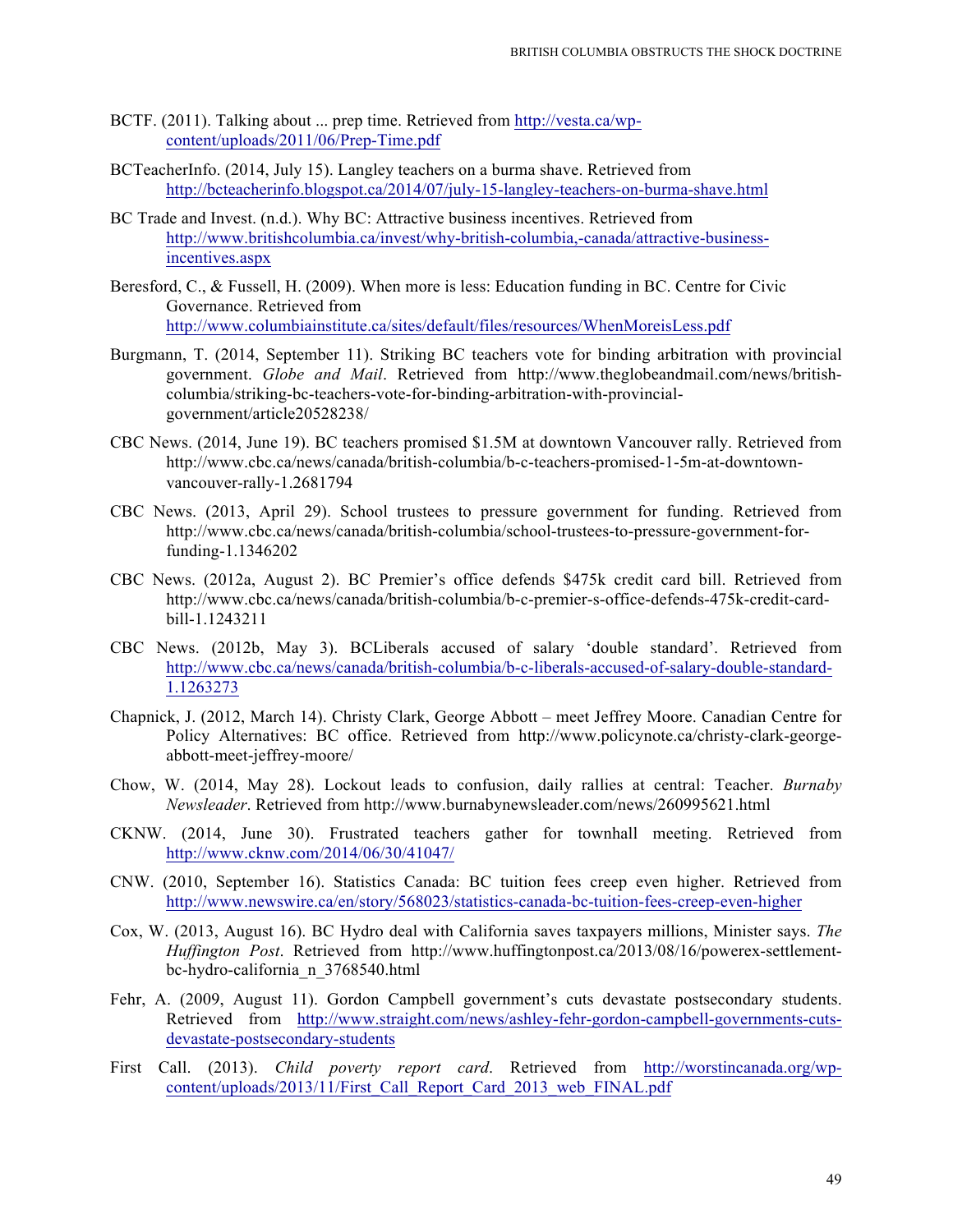- Garossino, S. (2014, September 12). A rough guide to E80 and the BC teachers' strike. *The Huffington Post*. Retrieved from http://www.huffingtonpost.ca/sandy-garossino/bc-teachers-strikee80\_b\_5812134.html
- Hager, M. (2014, September 12). Ontario teachers give BCTF \$100,000 for labour dispute. *Vancouver Sun*. Retrieved from http://www.vancouversun.com/business/Ontario+teachers+give+BCTF+labour+dispute/10198055 /story.html
- Horgan, J. (2014, September 6). Time for premier to set a new tone with teachers. Retrieved from http://www.bcndp.ca/newsroom/op-ed-time-new-tone-teachers
- Hunter, J. (2014, September 20). The secret meeting that broke the teachers' impasse. *Globe and Mail*. Retrieved from http://www.theglobeandmail.com/news/british-columbia/the-secret-meeting-thatbroke-the-bc-teachers-impasse/article20712872/
- Hyslop, K. (2014, May 14). Employer's negotiator 'confrontational at teacher bargaining session: union. *The Tyee*. Retrieved from http://thetyee.ca/Blogs/TheHook/2014/05/14/Bargain-Confrontation/
- International Labour Organization (ILO). (2006). 340th report of the Committee on Freedom of Association. Retrieved from http://www.ilo.org/public/english/standards/relm/gb/docs/gb295/pdf/gb-8-1.pdf
- International Labour Organization (ILO). (2004). 333rd report on the Committee on Freedom of Association. Retrieved from http://www.ilo.org/public/english/standards/relm/gb/docs/gb289/pdf/gb-9.pdf
- International Labour Organization (ILO). (2003). 330th report of the Committee on Freedom of Association. Retrieved from http://www.ilo.org/public/english/standards/relm/gb/docs/gb286/pdf/gb-11-p1.pdf
- Ip, S. (2014, May 22). BC teachers now face lockout and wage cuts, leaked letter details. *The Province*. Retrieved from http://www.theprovince.com/business/teachers+face+lockout+wage+cuts+leaked+letter+details/9 865054/story.html
- Janus, A. (2014, September 2). Raffi schools BC premier over strike stance: 'Nobody believes you'. CTV News. Retrieved from http://www.ctvnews.ca/canada/raffi-schools-b-c-premier-over-strikestance-nobody-believes-you-1.1986670
- Jarvis, M. (2013, September 11a). BC legislature sits 36 of 579 days. Is this responsible government? The Globe and Mail. http://www.theglobeandmail.com/globe-debate/bc-legislature-sits-36-of-579 days-is-this-responsible-government/article14245947/
- Jarvis, M. (2013, January 13b). The absentee BC legislature. *Maclean's*. Retrieved from http://www.macleans.ca/politics/the-absentee-b-c-legislature/
- Judd, A. (2014, September 11). BC teachers' strike: 'E80 can be negotiated' says Fassbender. *Global BC*. Retrieved from http://globalnews.ca/news/1558694/bc-teachers-strike-e80-can-be-negotiatedsays-fassbender/
- Klein, N. (2007). The shock doctrine: The rise of disaster capitalism. New York, NY: Vintage Books.
- Kuehn, L. (2013). Did the "Learning Improvement Fund" (LIF) make a difference? Not really. *BCTF Research Report* RR2013-05. Retrieved from https://bctf.ca/uploadedFiles/Public/Publications/ResearchReports/RR2013-05.pdf
- Lambert, S. (2011, May 5). BCLiberal cuts and the curtailing of teachers' rights. *Vancouver Sun*. Retrieved from http://blogs.vancouversun.com/2011/05/05/bc-liberal-cuts-and-the-curtailing-ofteachers-rights/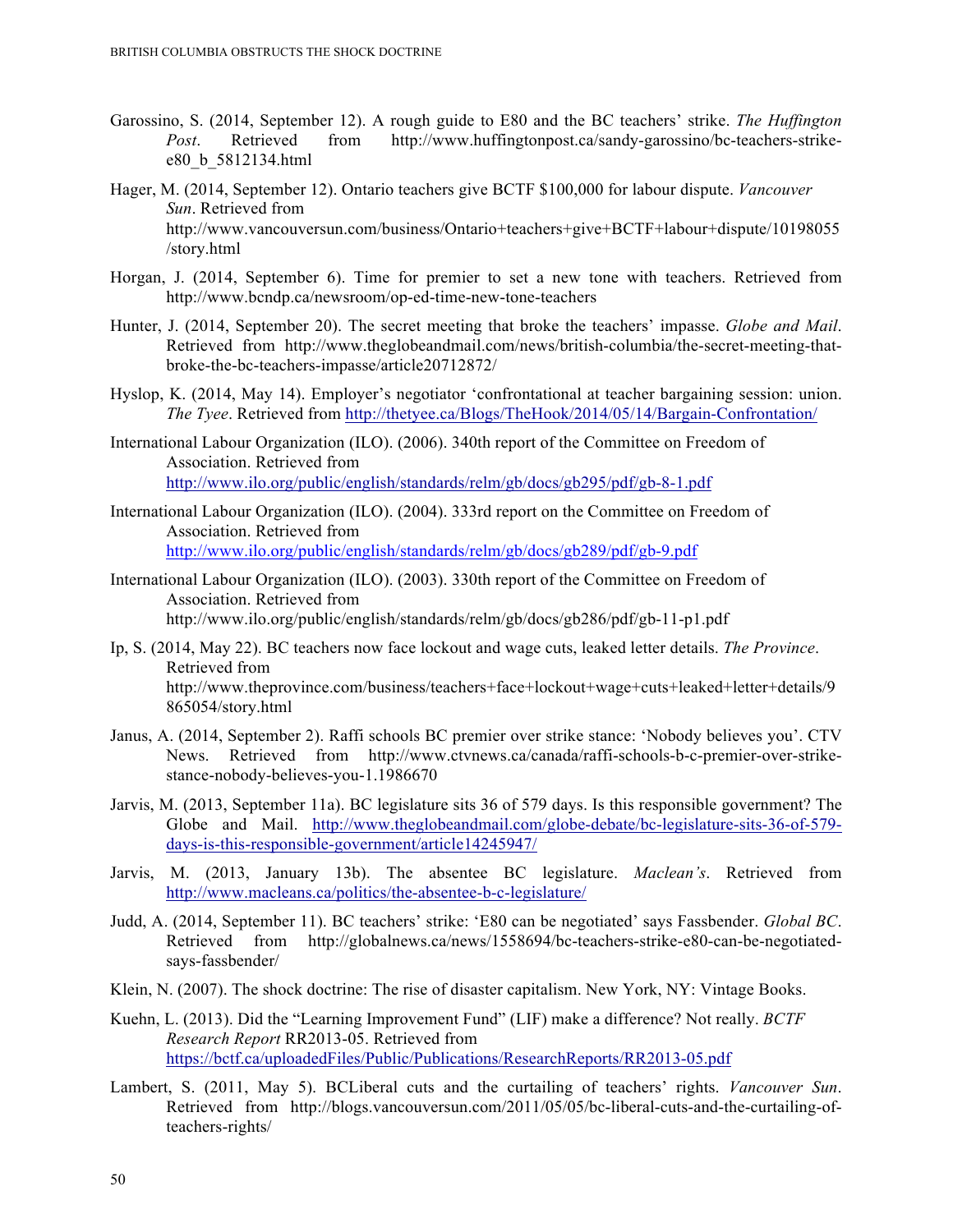- Ling, K. (2014, June 15). BC teachers strike 2014: This is my strike pay. *The Huffington Post*. Retrieved from http://www.huffingtonpost.ca/kat-ling/this-is-my-strike-pay--bc-teachers\_b\_5497849.html
- McMartin, W. (2012, February 27). The era of tax cut stupidity that starved BC. *The Tyee*. Retrieved from http://thetyee.ca/Opinion/2012/02/27/BC-Tax-Cut-Era/
- Macdonald, D., & Shaker, E. (2012). Eduflation and the high cost of learning. Canadian Centre for Policy Alternatives. Retrieved from http://cfsontario.ca/downloads/2012.09-CCPA-Eduflation%20and%20the%20High%20Cost%20of%20Learning.pdf
- MacDonald, G. (2014, June 19). Fassbender disappointed in latest BCTF demands. CKNW: AM 980. Retrieved from http://www.cknw.com/2014/06/19/fassbender-disappointed-in-latest-bctfdemands/
- Mackin, B. (2014, September 4). Six reasons BC Place is growing into a giant lemon. The Tyee. Retreived from http://thetyee.ca/Opinion/2014/09/04/BC-Place-Giant-Lemon/
- Mackin, B. (2013, July 2). Ten legacies of the Vancouver Olympics. The Tyee. Retrieved from http://thetyee.ca/News/2013/07/02/Vancouver-Olympics-Legacies/
- Meiszner, P. (2014, September 9). BC balances budget, expects \$266 million surplus for 2014-2015. Global BC. Retrieved from http://globalnews.ca/news/1553281/b-c-balances-budget-expects-266 million-surplus-for-2014-2015/
- O'Connor, N. (2014, September 18). BC teachers approve six-year collective agreement. *Vancouver Courier*. Retrieved from http://www.vancourier.com/news/b-c-teachers-approve-six-yearcollective-agreement-1.1380843
- Palmer, V. (2014, February 26). BCLiberals hire legal superstar, upping the ante in festering teachers dispute. *Vancouver Sun*. Retrieved from http://www.vancouversun.com/business/Vaughn+Palmer+Liberals+hire+legal+superstar+upping+ ante+festering+teachers+dispute/9555719/story.html
- PovNet. (2010, January 25). A timeline of cuts to BC legal aid. Retrieved from http://www.povnet.org/node/3629
- Ross, E. W. (2014, September 12). BC schools could be open Monday, if the government wanted. *Rabble.ca*. Retrieved from http://rabble.ca/news/2014/09/bc-schools-could-be-open-monday-ifgovernment-wanted
- Shaw, B., & Carman, T. (2014, August, 1). BC parents to get \$40 per day for child care if teachers' strike goes into September. *Vancouver Sun*. Retrieved from http://www.vancouversun.com/business/parents+defray+child+care+costs+teachers+strike+goes+ into+September/10079733/story.html
- Shaw, R. (2014, February 4). BC government can't afford \$1 billion needed to honour court case on teacher bargaining rights. *Vancouver Sun*. Retrieved from http://www.vancouversun.com/news/government+afford+billion+needed+honour+court+case+tea cher+bargaining+rights/9467856/story.html
- Sheppard, J. (2014, Feb. 18). BC budget 2014: 'Boring, balanced budget'. *CBC News: British Columbia*. Retrieved from http://www.cbc.ca/news/canada/british-columbia/b-c-budget-2014-boringbalanced-budget-1.2540656
- Sherlock, T., Chiang, C., & Shaw, R. (2014, September 12). BC school shutdown has China 'concerned'. *Vancouver Sun*. Retrieved from http://www.vancouversun.com/business/school+shutdown+China+concerned/10193719/story.htm l